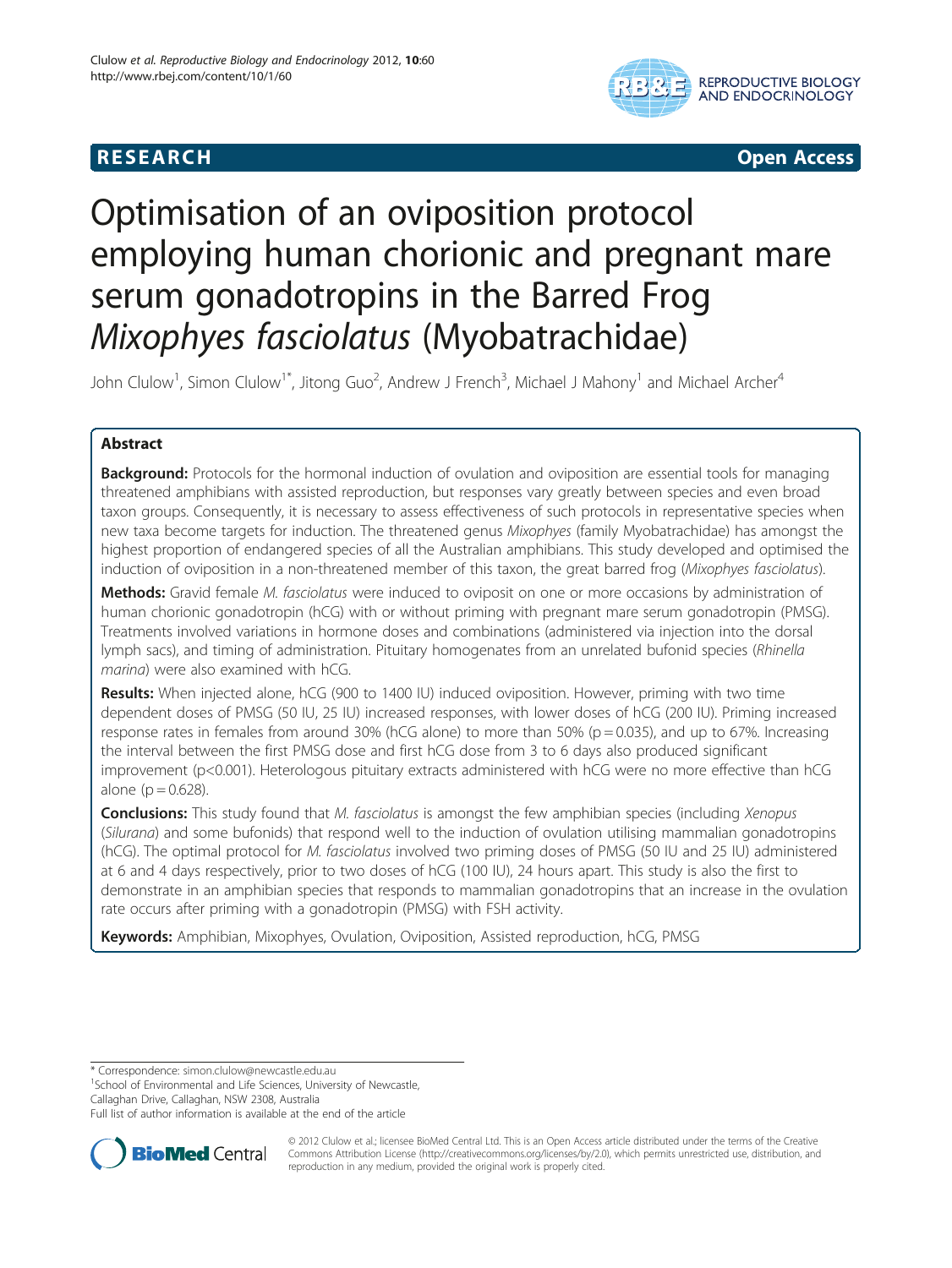# <span id="page-1-0"></span>Background

Pituitary extracts have been widely used for many decades as an effective and practical tool for obtaining viable oocytes from gravid amphibians [[1-6\]](#page-8-0) since the first bioassays demonstrated the effects of pituitary extracts on amphibian ovulation. Pituitary extracts from the same (homologous) species are the most effective at inducing ovulation [[2](#page-8-0)]. Homologous pituitaries are presumably the most suitable and potent source of LH activity [\[2](#page-8-0)] for the induction of ovulation because of sequence variation in the active β unit of the gonadotropins [\[7](#page-8-0)] that impacts on hormone-receptor specificity, an effect that is likely to increase with phylogenetic distance. Heterologous pituitary extracts from different amphibian species are a "second best" source of LH activity [\[5](#page-8-0)] but still (with exceptions such as *Xenopus*, Table 1) much more effective than phylogenetically distant mammalian gonadotropins [[2](#page-8-0),[8](#page-8-0)]. However, disadvantages of using heterologous or homologous pituitary extracts as a routine tool for inducing ovulation and oviposition in gravid females include individual, gender and seasonal variability in FSH and LH activity [\[6](#page-8-0)], availability of a source of pituitaries, and the cost and inconvenience of the collection process. In the case of endangered species, the potential for transfer of pathogens in raw extracts [[9](#page-8-0)] as well as the inappropriateness of using rare or endangered animals to obtain pituitary extracts argues for alternative induction protocols.

One great advantage of working with Xenopus spp (X. laevis and X. (Silurana) tropicalis) in reproductive and developmental biology studies involving amphibians has been the ease with which ovulation of fertile eggs can be induced with mammalian gonadotropic hormones, especially hCG as a source of LH activity [\[8\]](#page-8-0) (Table 1). Xenopus gained widespread attention in the 1930s [\[10](#page-8-0)] providing the first effective, large scale pregnancy test for women because of the reliability of its ovulatory response to hCG administration (an application that persisted for many years). This turned out to be an aspect of Xenopus biology shared with

|  |  | Table 1 Published protocols for the induction of oviposition in Xenopus |  |  |
|--|--|-------------------------------------------------------------------------|--|--|
|--|--|-------------------------------------------------------------------------|--|--|

| <b>Species</b> | PMSG priming dose<br>(FSH activity)* | hCG priming dose<br>$(LH$ activity)*                                                                            | "Ovulatory" hCG (dose or<br>source) on Day 1**          |                 | <b>References</b> |
|----------------|--------------------------------------|-----------------------------------------------------------------------------------------------------------------|---------------------------------------------------------|-----------------|-------------------|
| Xenopus laevis |                                      |                                                                                                                 | Human pregnant urine                                    | Time not stated | [2,10]            |
| X. laevis      |                                      |                                                                                                                 | 90 IU                                                   | Time not stated | [11]              |
| X. laevis      |                                      |                                                                                                                 | 100-200 IU (< 100 g bwt)                                | $+6-12$ hrs     | $[12]$            |
|                |                                      |                                                                                                                 | 200-600 IU (> 100 g bwt)                                |                 |                   |
| X. laevis      |                                      |                                                                                                                 | 300 IU                                                  | Time not stated | $[13]$            |
| X. laevis      |                                      |                                                                                                                 | 500 IU                                                  | $+8-10$ hrs     | $[14]$            |
| X. laevis      |                                      |                                                                                                                 | 500 IU                                                  | Time not stated | $[15]$            |
| X. laevis      |                                      |                                                                                                                 | 500-700 IU                                              | Day 1           | $[16]$            |
| X. laevis      |                                      |                                                                                                                 | 750 IU                                                  | $+8-12$ hrs     | $[17]$            |
| X. laevis      |                                      |                                                                                                                 | 900 IU                                                  | $+8-10$ hrs     | $[18]$            |
| X. laevis      |                                      |                                                                                                                 | 1000 IU                                                 | $+10$ hrs       | $[19]$            |
| X. laevis      |                                      |                                                                                                                 | 1000 IU                                                 | $+18$ hrs       | $[20]$            |
| X. laevis      |                                      | 50 IU, Day $-14$ to $-5$<br>(early ovulation if priming<br>after day $-5$ ; priming<br>effective up to 1 month) | 500-800 IU                                              | $+9-14$ hrs     | $[21]$            |
| X. laevis      |                                      | 50-200 IU, Day 1 (-8 hrs)                                                                                       | 300-500 IU; Day 1 (0 hrs)                               | $+8$ hrs        | $[22]$            |
| X. laevis      | 40 IU, Day $-4$ to $-3$              |                                                                                                                 | 250-500 IU                                              | $+6-8$ hrs      | $[23]$            |
| X. laevis      | 50 IU, Day?                          |                                                                                                                 | 700 IU                                                  | Time not stated | $[24]$            |
| X. laevis      | 50 IU, Day $-5$ to $-3$              |                                                                                                                 | 500 IU                                                  | $+ 12 - 14$ hrs | $[25]$            |
| X. laevis      | 50 IU, Day -1725 IU, Day -14         |                                                                                                                 | 500 IU (hCG inducible over<br>14 days from second PMSG) | $+16-18$ hrs    | $[26]$            |
| X. laevis      | 100 IU, Day -1                       |                                                                                                                 | 500 IU                                                  | Day 2, avg 68%  | $[27]$            |
| X. tropicalis  |                                      | 20 IU, Day $-2$                                                                                                 | 100 IU                                                  | Natural pairing | $[28]$            |
| X. tropicalis  | 15 IU, Day $-4$ to $-3$              |                                                                                                                 | 150 IU                                                  | $+4$ hrs        | $[29]$            |

Protocols for the induction of oviposition of Xenopus (X. laevis and X. (Silurana) tropicalis) utilising hCG with, or without, priming with mammalian gonadotropins with FSH or LH activity. \* Day of administration of priming dose of PMSG or hCG expressed as days before the main "ovulatory" hCG dose (expressed as negative values). \*\* Day of administration of "ovulatory" hCG dose expressed as Day 1 to facilitate comparison between studies listed in Tables 1 and [2;](#page-3-0) hCG administered as either reconstituted or synthetic hCG (dose in IU) or as direct injection of pregnant human urine (dose unknown) \*\*\* Time or day of oviposition (generally, hours after the main "ovulatory" dose of hCG on Day 1). Species names are from original papers, however, Xenopus tropicalis is now known as Silurana tropicalis.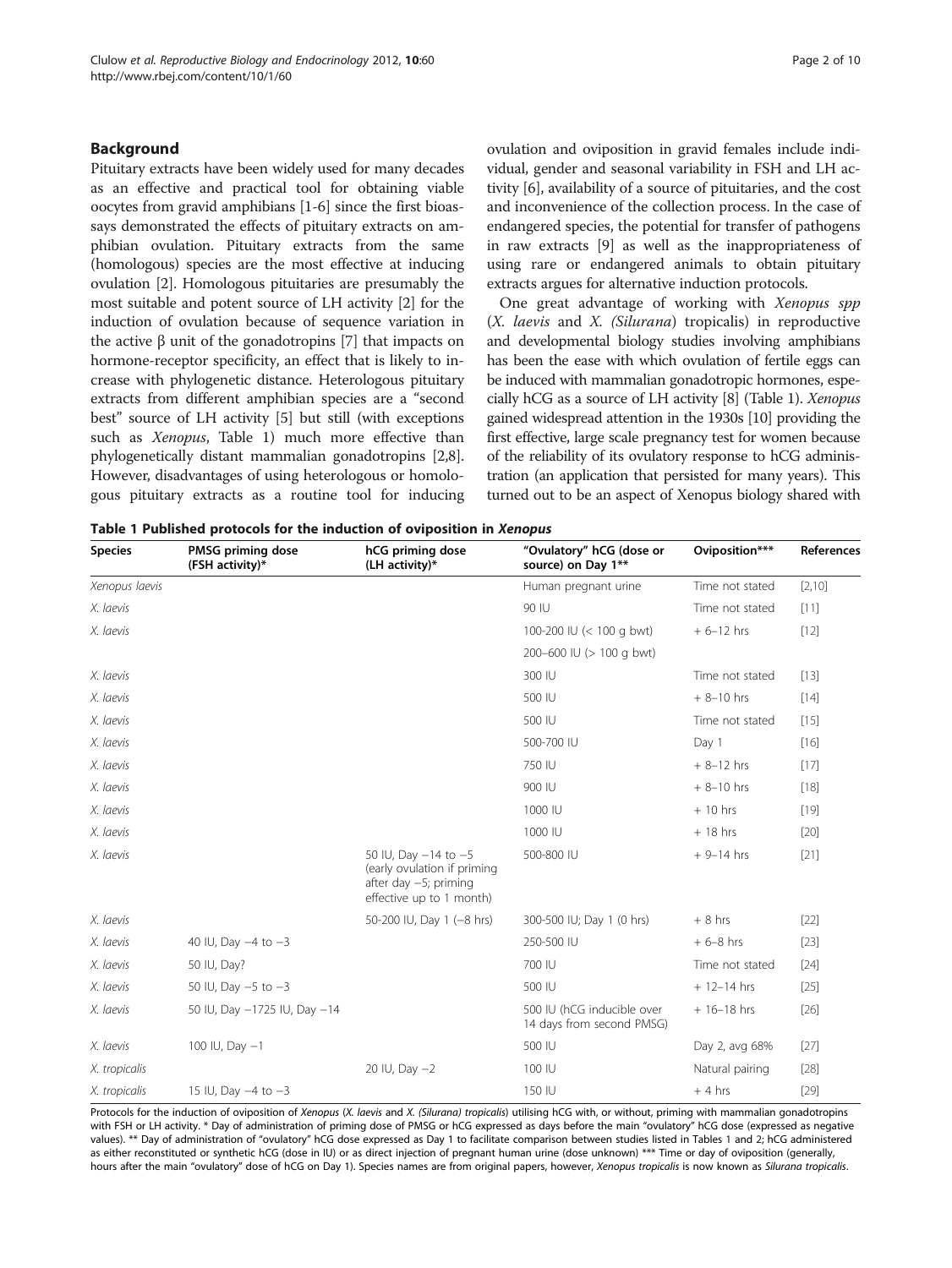few other amphibians (Table [2\)](#page-3-0). The poor response to mammalian gonadotropins in most species (Table [2](#page-3-0)) and the desire to move away from pituitary extracts for reasons outlined above has led to the development of protocols based on other parts of the hypothalamicpituitary-gonadal axis. These include gonadotropic releasing hormones (GnRH) to stimulate release of endogenous gonadotropins [[30-32\]](#page-9-0), progesterone to directly induce oocyte maturation and germinal vesicle breakdown [[33,34](#page-9-0)], and dopamine antagonists [[35,36\]](#page-9-0), as well as various combinations of these with or without gonadotropins (for recent reviews and discussions see [[9](#page-8-0)[,36,37](#page-9-0)]). Nevertheless, as a first step to inducing ovulation in a novel target species, it is reasonable to test the use of synthetic mammalian gonadotropins, to determine whether these are an effective and inexpensive means of obtaining viable eggs, as is the case in Xenopus.

Global declines since the 1960s have resulted in amphibians experiencing the highest rate of decline and extinction of any vertebrate class over that period [\[44-46](#page-9-0)]. This loss of amphibian biodiversity is primarily a function of a global pandemic of chytridiomycosis. Amongst Australian frogs, the genus Mixophyes (commonly known as the Barred Frogs) is amongst the most threatened genera. Currently, >40% (3 out of 7) of extant Mixophyes species are listed as vulnerable or endangered under Australian federal and state legislation, as well as the IUCN Red List. In the state of New South Wales, this figure is as high as 75% (3 out of 4) species of Mixophyes listed as endangered or vulnerable. Consequently, protocols for assisted reproduction, such as hormonal induction of ovulation have the potential to contribute to management and conservation of species across the genus. Currently, there is no data available for induced ovulation in gravid females of Mixophyes species. Adding to this, the group (Family: Myobatrachidae) is phylogenetically distant from many other amphibian taxa, and may consequently be quite different in its response to protocols that work well for other amphibian taxa, including its response to the injection of pituitary homogenates from unrelated species. Collectively the myobatrachids constitute about 50% of Australian amphibian species;  $22\%$  (n = 23) are considered vulnerable or endangered with 3 (2.8%) considered extinct; and they also constitute 48% of all threatened Australian frogs [[47](#page-9-0)].

This paper reports the outcome of analyses of data on multiple ovulation and oviposition induction protocols employed on Mixophyes fasciolatus (the great barred frog). This species is the only non-threatened species of the Mixophyes in New South Wales and one of the few non-threatened species in Australia, and as such is an appropriate model for establishing protocols for assisted reproductive techniques (ART) for this genus. The data set does not contain all feasible protocols for the induction

of ovulation (e.g. no data is available for effects of GnRHs or dopamine antagonists), but has focussed on the use of amphibian pituitary homogenates and mammalian FSH and LH preparations.

The results have implications for optimising oocyte collection in the other threatened Mixophyes species and, more broadly, other Australian ground (myobatrachid and limnodynastid) frogs. The results also demonstrate that, in species that respond to hCG, PMSG priming is effective in increasing the rate of ovulation (an assumption in some published protocols, not previously substantiated with data).

# **Methods**

Research described in this manuscript was undertaken following approval by University of Newcastle Animal Care and Ethics Committee which adheres to the NSW Animal Research Act, NSW Animal Research Regulation, and the Australian Code of Practice for the Care and Use of Animals for Scientific Purposes (706 06 08 to 706 06 10), and M. fasciolatus were collected under permit from the NSW National Parks and Wildlife Service.

# Sources and holding of animals

Adult female Mixophyes fasciolatus (great barred frogs) were collected from the mid to north coast regions of New South Wales, Australia (32°59'36.95"S; 151°26'44.23"E to 28°33'08.51"S; 153°18"31.72"E) during the spring to autumn periods (September to April) and held in groups of 10–12 in large plastic containers (approximately 1 m  $\times$  2 m  $\times$  1 m), with refuge sites provided as deep pine bark, leaf litter, wood and eucalypt bark. Access to water and food (brown crickets, Acheta domestica) was provided ad libitum, and environmental conditions (temperature and day length) were partially regulated by air-conditioning and fluorescent lighting in a facility that received partial lighting through external glass windows. Ambient temperatures varied between 16 and 28°C; light: dark cycle was approximately 10 L: 14 D.

Individual females were identified by implanted Passive Integrated Transponder (PIT) tags (GuangZhou HongTeng Barcode Technology Co. Ltd; Guangzhou). Females were assigned randomly to treatments (oviposition induction protocols), and females were used between the months of January and April over a period of two years. Induction protocols are described below. A proportion of females were subjected to induction attempts on more than one occasion, but were rested for at least 2 months between inductions (but generally longer than this, and up to 1 year). No prior information was available on either the seasonality of oogenesis, or the rate at which successive generations of mature oocytes are recruited to follicles in this species.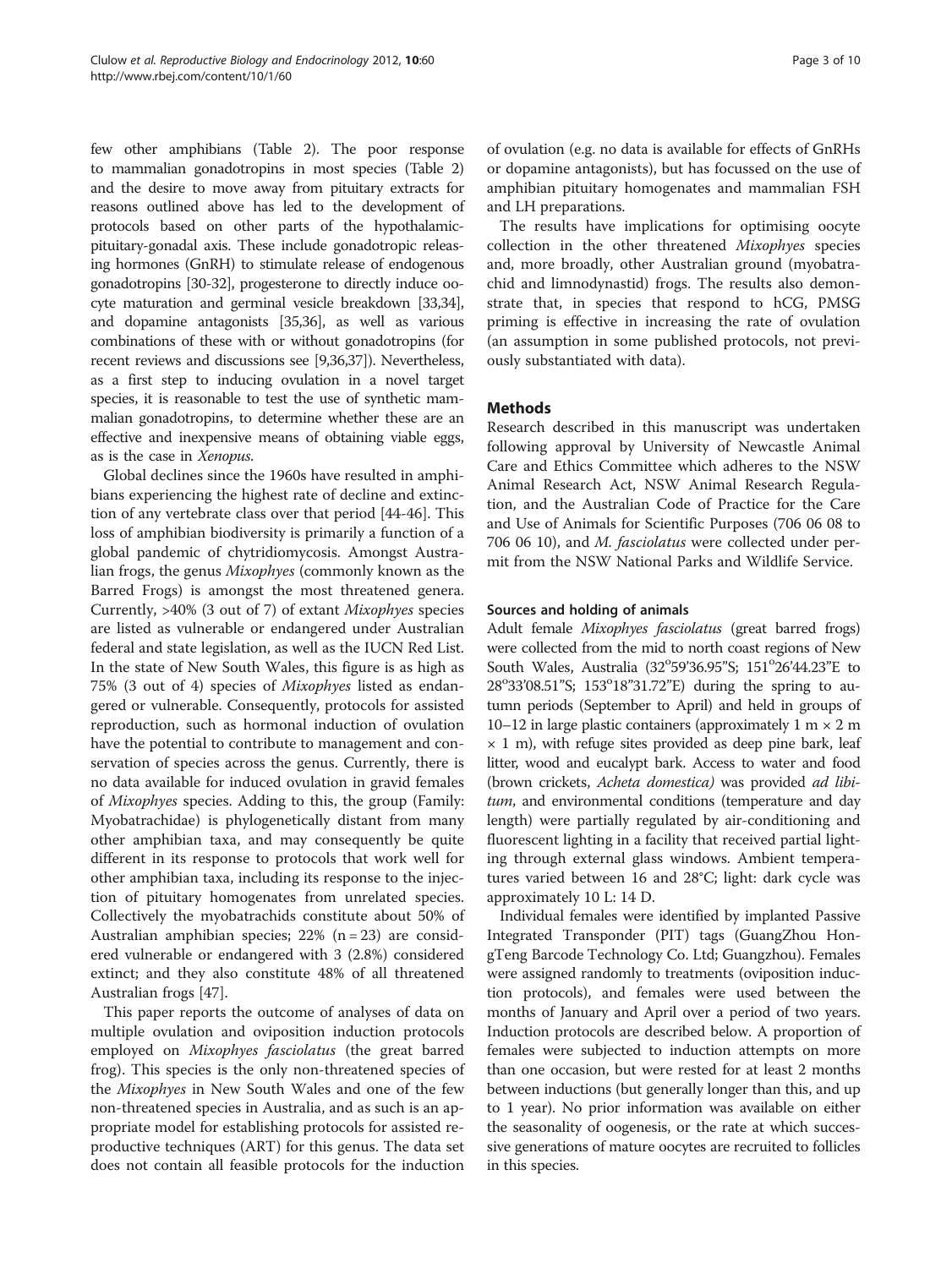|  | Page 4 of 10 |  |  |
|--|--------------|--|--|
|--|--------------|--|--|

| <b>Species</b>          | Priming or co-administered agent                                        | hCG [dose or source]*                   | Oviposition**                         | References |
|-------------------------|-------------------------------------------------------------------------|-----------------------------------------|---------------------------------------|------------|
| Bufo americanus         |                                                                         | Human pregnant urine                    | None                                  | $[2]$      |
| <b>B.</b> americanus    | No priming                                                              | 100 IU, Day 1                           | None                                  | $[38]$     |
|                         | No priming                                                              | 400-1000 IU, Day 1                      | about 60%, Day 2                      |            |
|                         | Priming Day -2 [LH 50 ug, or LHRH 50 ug,<br>or eCG 50 IU, or hCG 50 IU] | 500 IU, Day 1                           | $\leq 60\%$ , Day 2                   |            |
| B. arenarum             |                                                                         | Human pregnant urine                    | None                                  | $[2]$      |
| B. baxteri              | 4.0 ug LHRHa, Day 1 [no priming]                                        | 500 IU, Day 1                           | None                                  | $[35]$     |
|                         | 0.8 ug LHRHa, Day -4                                                    | 100 IU, Day -4                          | 70%, Day 1-2                          |            |
|                         | 4.0 ug LHRHa, Day 1                                                     | 500 IU, Day 1                           |                                       |            |
|                         |                                                                         | $[total = 600 \, IU]$                   |                                       |            |
|                         | 4.0 ug LHRHa, Day -6                                                    | 500 IU, Day -6                          | 80%, Day 1-2                          |            |
|                         | 0.8 ug LHRHa, Day -4                                                    | 100 IU, Day -4                          |                                       |            |
|                         | 4.0 ug LHRHa, Day 1                                                     | 500 IU, Day 1                           |                                       |            |
|                         |                                                                         | $[total = 1100 \, IU]$                  |                                       |            |
| B. calamita             |                                                                         | Human pregnant urine                    | None                                  | $[2]$      |
| <b>B.</b> fowleri       |                                                                         | Human pregnant urine                    | $\! + \!\!\!\!$                       | $[2]$      |
| <b>B.</b> fowleri       | 60 ug LHRHa, 5 mg progesterone,<br>0.25 mg pimozide, Day 1              | 500 IU, Day 1                           | 85%, Day 1-2                          | $[39]$     |
|                         | 4 ug LHRHa, Day -1                                                      | 500 IU, Day $-1$                        | 29%, Day 1-2                          |            |
|                         | 4 ug LHRHa, Day 1                                                       | 500 IU, Day 1                           |                                       |            |
|                         |                                                                         | $[total = 1000 \, \text{IU}]$           |                                       |            |
| B. vulgaris             |                                                                         | Human pregnant urine                    | None                                  | $[2]$      |
| Eleutherodactylus coqui |                                                                         | 25-140 IU, Day 1                        | None                                  | $[40]$     |
|                         |                                                                         | 165-200 IU, Day 1                       | Day 2, weak response<br>(2/6 females) |            |
| Hyla aurea              | Pregnant mare serum                                                     |                                         | $^{+}$                                | $[2]$      |
| Litoria aurea           | 5 ug LHRHa, Day -4.5                                                    | 300 IU, Day 1                           | Weak; 1% of normal egg                | $[41]$     |
|                         | 5 ug LHRHa, Day -1.5                                                    |                                         | release (2/5 females)                 |            |
|                         | 10 ug LHRHa, Day -0.5                                                   |                                         |                                       |            |
|                         | 20 ug LHRHa, Day 1                                                      |                                         |                                       |            |
| Litoria moorei          | No benefit of including<br>progesterone                                 | 100-200 IU, Day -2<br>500-750 IU, Day 1 | Weak; few eggs<br>in 1/14 females     | $[41]$     |
| Litoria raniformis      | 10 ug LHRHa, Day -4                                                     | 500 IU, Day -4                          | None                                  | $[42]$     |
|                         | 10 ug LHRHa, Day -2                                                     | 500 IU, Day -2                          |                                       |            |
|                         | 10 ug LHRHa, Day 1                                                      | 500 IU, Day 1                           |                                       |            |
| Rana catesbeiana        |                                                                         | Human pregnant urine                    | $^{+}$                                | $[2]$      |
| R. catesbeiana          | Pregnant mare serum                                                     |                                         | $^{+}$                                | $[2]$      |
| R. clamitans            |                                                                         | Human pregnant urine                    | None                                  | $[2]$      |
| R. temporaria           |                                                                         | Human pregnant urine                    | None                                  | $[2]$      |
| R. esculenta            |                                                                         | Human pregnant urine                    | None                                  | $[2]$      |
| R. pipiens              |                                                                         | Human pregnant urine                    | None                                  | $[2]$      |
| R. pipiens              | Pregnant mare serum                                                     |                                         | None                                  | $[2]$      |
| R. sevosa               | 3-4 ug LHRH, Day -3                                                     | 100 IU, Day -3                          | $\! + \!\!\!\!$                       | [37]       |
|                         | 15-20 ug LHRH, Day 1                                                    | 500 IU, Day 1                           |                                       |            |
| R. vulgaris             |                                                                         | Human pregnant urine                    | None                                  | $[2]$      |
|                         |                                                                         |                                         |                                       |            |

# <span id="page-3-0"></span>Table 2 Results of attempts to induce oviposition in amphibians other than Xenopus with hCG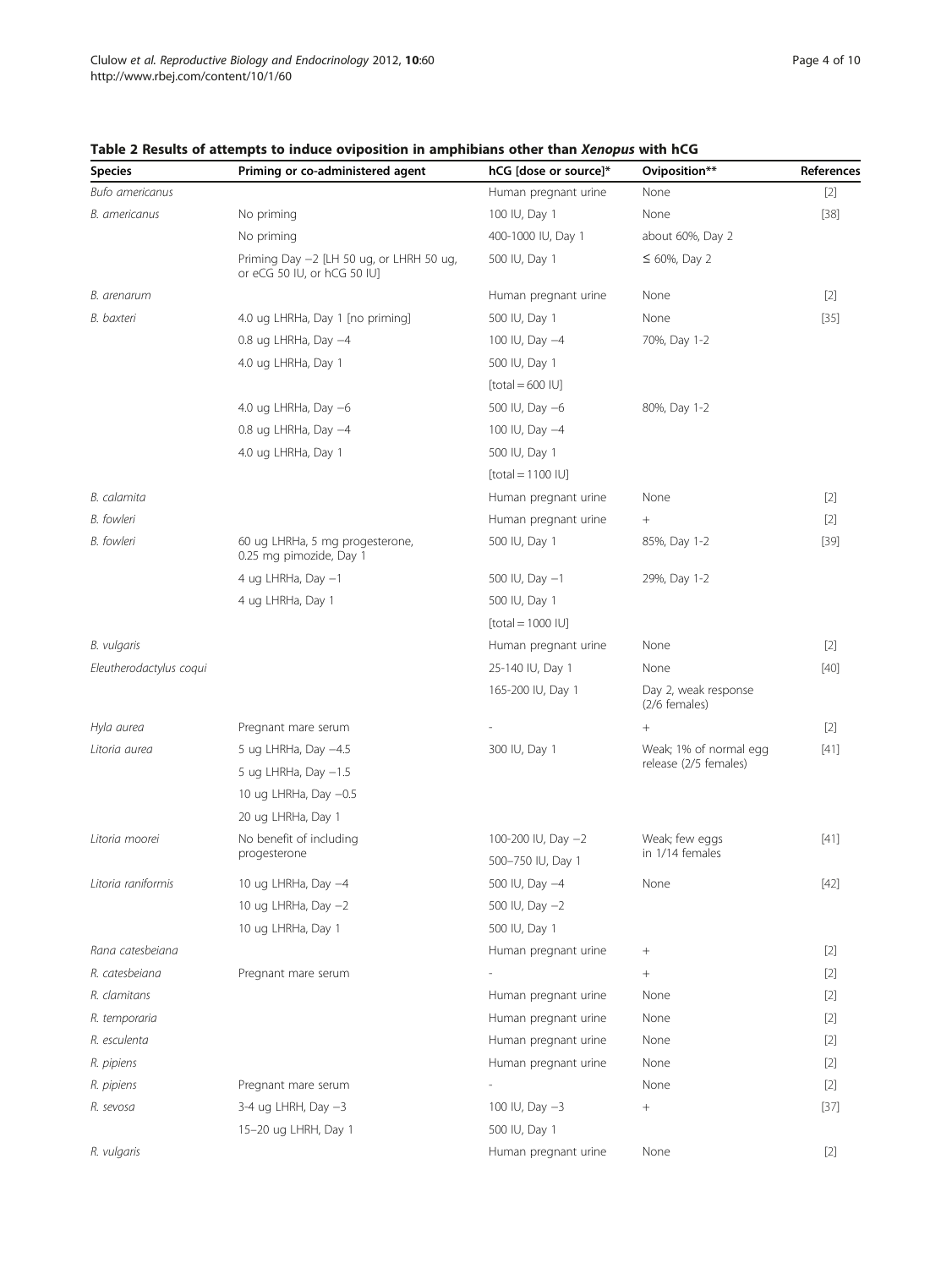#### <span id="page-4-0"></span>Table 2 Results of attempts to induce oviposition in amphibians other than Xenopus with hCG (Continued)

| <b>Urodeles</b>      |                                                   |                                                     |          |          |
|----------------------|---------------------------------------------------|-----------------------------------------------------|----------|----------|
| Ambystoma tigrinum   |                                                   | Human pregnant urine                                | $^{+}$   | $[2]$    |
| Triturus pyrrogaster |                                                   | Human pregnant urine                                | $^{+}$   | $[2]$    |
| T. torosus;          | Pregnant mare serum                               |                                                     | None     | $[2]$    |
| T. similans;         |                                                   |                                                     |          |          |
| T. rivularis         |                                                   |                                                     |          |          |
| T. viridescens       |                                                   | Human pregnant urine                                | $^{+}$   | $[2]$    |
| .                    | $\cdots$<br>$\sim$ $\sim$ $\sim$<br>$\cdots$<br>. | $\cdots$ . The contract of the contract of $\cdots$ | $\cdots$ | $\cdots$ |

Results of attempts to induce oviposition utilising hCG administration in amphibian species other than Xenopus with, or without, priming with hCG or other agents. \* Day of final hCG injection expressed as Day 1, with administration of compounds on days prior to Day 1 expressed as negative values (to facilitate comparison between studies listed in Tables [1](#page-1-0) and [2](#page-3-0)); hCG administered as either reconstituted or synthetic hCG (dose in IU) or as direct injection of pregnant human urine (dose unknown). \*\* Oviposition: "+" = oviposition recorded; "None" = no oviposition recorded. Data from [\[2](#page-8-0)] for PMSG only inductions (no hCG) for some Rana species also shown. Species names are from original papers, however, some have since been renamed e.g. Rana pipiens now Lithobates pipiens by some [[43\]](#page-9-0).

#### Induction protocols

Gravid, adult females were subjected to a number of induction protocols, as indicated in Table 3. These were:

- 1. Controls given sham 250 μl saline injections (Simplified Amphibian Ringer (SAR); [\[6\]](#page-8-0)) once per day for four days.
- 2. Varying cumulative doses of human chorionic gonadotropin (hCG) (Chorulon, Intervet (300 IU/ml); these were administered in the manufacturer's diluent over up to three days (mostly over two days) in up to 4 aliquots to deliver the total doses indicated in Table 3.
- 3. hCG in combination with pituitary gland extracts from adult male cane toads (Rhinella marina); each female received pituitary extract injections on two consecutive days, each containing extracts from 3 pituitary glands in 250 μl of SAR, and total hCG injections (300 IU/ml in manufacturer's diluent) over up to 3 days as indicated in Table 3.
- 4. hCG preceded with priming injections of pregnant mare serum gonadotropin Pregnant mare serum gonadotropin (PMSG) (Folligon, Intervet, 200 IU/ml in the manufacturer's diluent) was administered between 2 and 6 days prior to the first hCG injection; 200 IU hCG was administered as two

|  |  | Table 3 Oviposition by female M. fasciolatus after various mammalian gonadotropin treatments |
|--|--|----------------------------------------------------------------------------------------------|
|  |  |                                                                                              |

| <b>Treatment groups</b>                 |   | Day, time & number of females ovipositing |   |   |   |   |   |    |   |   |    |                          |   |   |  |   |   | Oviposition (%)* |
|-----------------------------------------|---|-------------------------------------------|---|---|---|---|---|----|---|---|----|--------------------------|---|---|--|---|---|------------------|
| Day                                     | 1 |                                           |   | 2 |   |   | 3 |    |   | 4 |    |                          |   | 5 |  |   | 6 |                  |
| Light/dark (24 hr)**                    | D |                                           | D | D |   | D | n |    |   | D |    |                          | D | D |  | D | D |                  |
| (1) Control - Saline only: 4 injections |   |                                           |   |   |   |   |   |    |   |   |    |                          |   |   |  |   |   |                  |
| Saline                                  |   |                                           |   |   |   |   |   |    |   |   |    |                          |   |   |  |   |   | $0/6(0\%)$       |
| (2) hCG only                            |   |                                           |   |   |   |   |   |    |   |   |    |                          |   |   |  |   |   |                  |
| <b>hCG 900</b>                          |   |                                           |   |   |   |   | 6 |    |   |   |    |                          |   |   |  |   |   | 6/20(30%)        |
| hCG 1050-1400                           |   |                                           |   |   |   |   |   |    |   | 1 | 1. | $\overline{\phantom{0}}$ |   |   |  |   |   | 4/17 (23.5%)     |
| All hCG only                            |   |                                           |   |   |   |   |   |    |   |   |    |                          |   |   |  |   |   | 10/37 (27%)      |
| (3) hCG and pituitary glands            |   |                                           |   |   |   |   |   |    |   |   |    |                          |   |   |  |   |   |                  |
| $hCG 1200-1500+6$ pituitaries           |   |                                           |   |   |   |   | 1 | -1 |   |   |    |                          |   |   |  |   |   | 2/7 (29%)        |
| (4) PMSG and hCG (200 IU***)            |   |                                           |   |   |   |   |   |    |   |   |    |                          |   |   |  |   |   |                  |
| 50 PMSG; -3 days                        |   |                                           |   |   | 1 |   |   |    |   |   |    |                          |   |   |  |   |   | 1/6 (17%)        |
| 75 PMSG;-4, -2 days****                 |   |                                           |   |   |   |   |   | 4  |   |   |    |                          |   |   |  |   |   | 4/12 (33%)       |
| 75 PMSG;-5, -3 days****                 |   |                                           |   |   |   |   | 6 | 6  | 1 | 6 |    |                          |   | 1 |  |   | 1 | 21/41 (51%)      |
| 75 PMSG;-6, -4 days****                 |   |                                           |   | 1 |   |   | 1 |    |   | 1 |    |                          |   | 1 |  |   |   | 6/9 (67%)        |
| All PMSG and hCG (200 IU)               |   |                                           |   |   |   |   |   |    |   |   |    |                          |   |   |  |   |   | 32/68 (47%)      |

Oviposition by female M. fasciolatus after either (1) sham injections with saline (2) injections with human chorionic gonadotropin (hCG) only (3) injections with human gonadotropin and 6 amphibian pituitary glands (B. marinus) (4) injection with pregnant mare serum gonadotropin (PMSG) indicated number of days before administration of first of two doses of human chorionic gonadotropin. \* Number ovipositing/Number treated (% ovipositing) \*\* Light/Dark cycle = 12 hr L: 12 hr D; each L or D represents 6 hrs \*\*\*hCG = 100 IU administered on each of days 1 and 2. \*\*\*\* Where PMSG total dose = 75 IU: first dose = 50 IU; second dose = 25 IU administered on the indicated number of days before the first dose of hCG.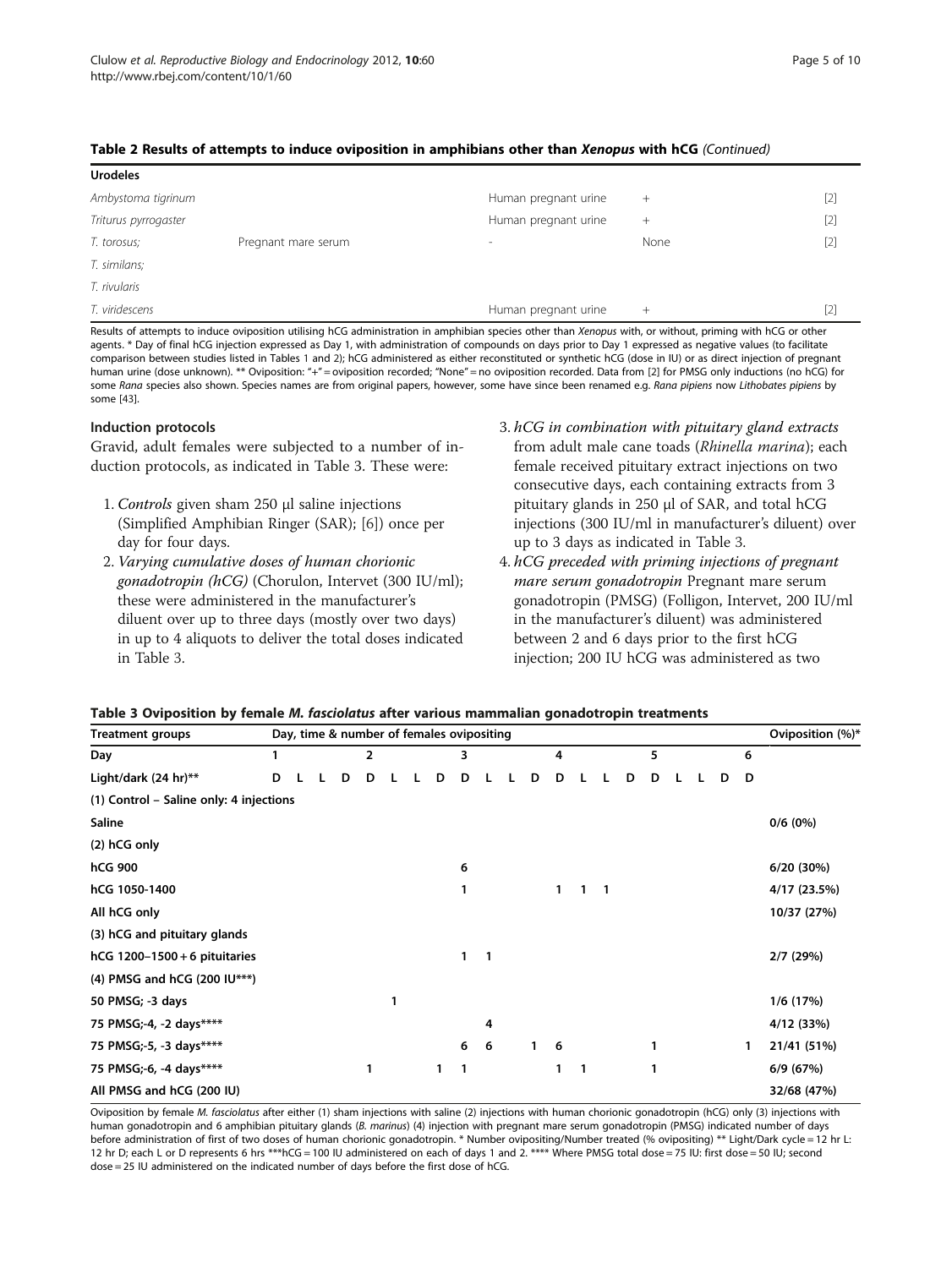<span id="page-5-0"></span>100 IU aliquots administered separately on days 1 and 2 (Table [3\)](#page-4-0), with the exception of a small number of females where the hCG injections were separated by 48 hours.

During the experimental period, females were maintained in individual vivaria on a 12 D: 12 L photoperiod at room temperature. Compounds were administered by injection into the dorsal lymph sacs via either a 23 or 26 G hypodermic needle.

#### Multiple inductions

About 50% of the females were used in induction protocols on more than one occasion. Females used in more than one induction were rested for at least 2 months between induction attempts (but generally for longer), whether or not oviposition was observed in any preceding induction attempt. Females used in more than one induction attempt were randomly assigned to induction protocols on the second or third induction i.e. there was no systematic sequence, combination or set of induction protocols used where females were induced more than once. Thus, the data in Table 4 represents responses to multiple induction attempts employing various combinations of protocols (without systematic assignment).

#### Measures of response

Voluntary oviposition by females was used as the measure of response to induction protocols. Responses were recorded as occurring or not occurring. After injections, females were held in individual plastic vivaria for several days to assess their responses. Oviposition was recorded as oocytes deposited on the floor of vivaria; a small amount of isotonic saline being added to the vivaria around the time of oviposition to prevent desiccation of oocytes. Prior to oviposition, females were hydrated by small amounts of water added to the vivaria. Oocytes were not collected by manual stimulation. Most ovipositions involved the release of large numbers of oocytes (ranging from several hundred up to approximately 1000). A small number of ovipositions were associated

Table 4 Effect of diurnal cycle on timing of oviposition by M. fasciolatus

|                                            |             | <b>Treatment Group/Number of ovipositions</b><br>observed |                 |    |  |  |  |  |  |  |  |  |  |
|--------------------------------------------|-------------|-----------------------------------------------------------|-----------------|----|--|--|--|--|--|--|--|--|--|
| <b>Oviposition time</b><br>(diurnal cycle) | hCG<br>only | hCG and pituitary<br>glands                               | PMSG and<br>hCG | N  |  |  |  |  |  |  |  |  |  |
| $0 - 12$ hours*                            |             |                                                           | 30              | 41 |  |  |  |  |  |  |  |  |  |
| $12 - 24$ hours**                          |             |                                                           |                 |    |  |  |  |  |  |  |  |  |  |

Effect of diurnal cycle on timing of oviposition by M. fasciolatus. Data from Table [3](#page-4-0). No significant effect of treatment group on timing of oviposition (p = 0.625); significant effect of stage of diurnal cycle on oviposition timing (p<0.0001). \* 0–12 hours = 0:00–6:00 hr dark, 6:00–12:00 hr light; \*\*12- 24 hours = 12:00–18:00 hr light, 18:00–24:00 hr dark.

with the release of fewer oocytes. The viability of several batches of oocytes was confirmed by in vitro fertilisation with sperm of male M. fasciolatus, with observations to the neurula stage. It is assumed in this study that oviposition indicates the occurrence of ovulation immediately prior to oviposition (as a result of the hormonal induction protocols), although no experiments were done to directly demonstrate this.

#### **Statistics**

Data on the frequency of oviposition between treatments and treatment groups were analysed using nonparametric statistics. To avoid problems with expected frequencies less than 5, all frequency statistics were analysed using Fisher Exact Probability Tests [\(http://vassar](http://vassarstats.net/)[stats.net/;](http://vassarstats.net/) last accessed July 8, 2012), and employing the Freeman-Halton extension for contingency tables greater than  $2 \times 2$ . Data for the proportion of PMSG primed females ovipositing were plotted against time since first PMSG injection and the significance of the regression and correlation coefficients determined by least squares regression analysis.

# Results

#### A comparison of protocols

Controls (Group 1, Table [3](#page-4-0)) No ovipositions were recorded in females subjected to saline only injections. This supports the conclusion that where ovipositions were recorded in hormonal treatment groups, these were a result of those treatments ( $p = 0.056$ , Table 5).

hCG alone (Group 2, Table [3](#page-4-0)) Administration of hCG alone was shown to induce oviposition with doses totalling 900 to 1400 IU per female (Table [3\)](#page-4-0). The overall oviposition rate in hCG only females was 27%. There was no evidence  $(p = 0.512)$  that increasing the total dose above 900 IU increased the rate of oviposition when hCG was the only treatment. hCG doses below 900 IU without the administration of other compounds were not tested in this study. Ovipositions with hCG alone were recorded up to 4 days after the initial injections,

|                      | Table 5 Matrix of Fisher exact test p values (one tailed) |
|----------------------|-----------------------------------------------------------|
| from data in Table 3 |                                                           |

|                                | All<br>treatments           | hCG only | hCG and<br>pituitary<br>glands | PMSG<br>and hCG              |
|--------------------------------|-----------------------------|----------|--------------------------------|------------------------------|
| <b>Saline Control</b>          | $0.056(6.112)$ 0.182 (6.37) |          | 0.269(6, 7)                    | 0.028(6.68)                  |
| hCG only                       |                             |          |                                | $0.628(37,7)$ $0.035(37,68)$ |
| hCG and<br>pituitary<br>glands |                             | -        |                                | 0.300(7.68)                  |

Matrix of Fisher exact test p values (one tailed) from data in Table [3](#page-4-0) for comparisons between treatment groups of proportion of female M. fasciolatus ovipositing. Sample sizes of tested groups shown in parentheses.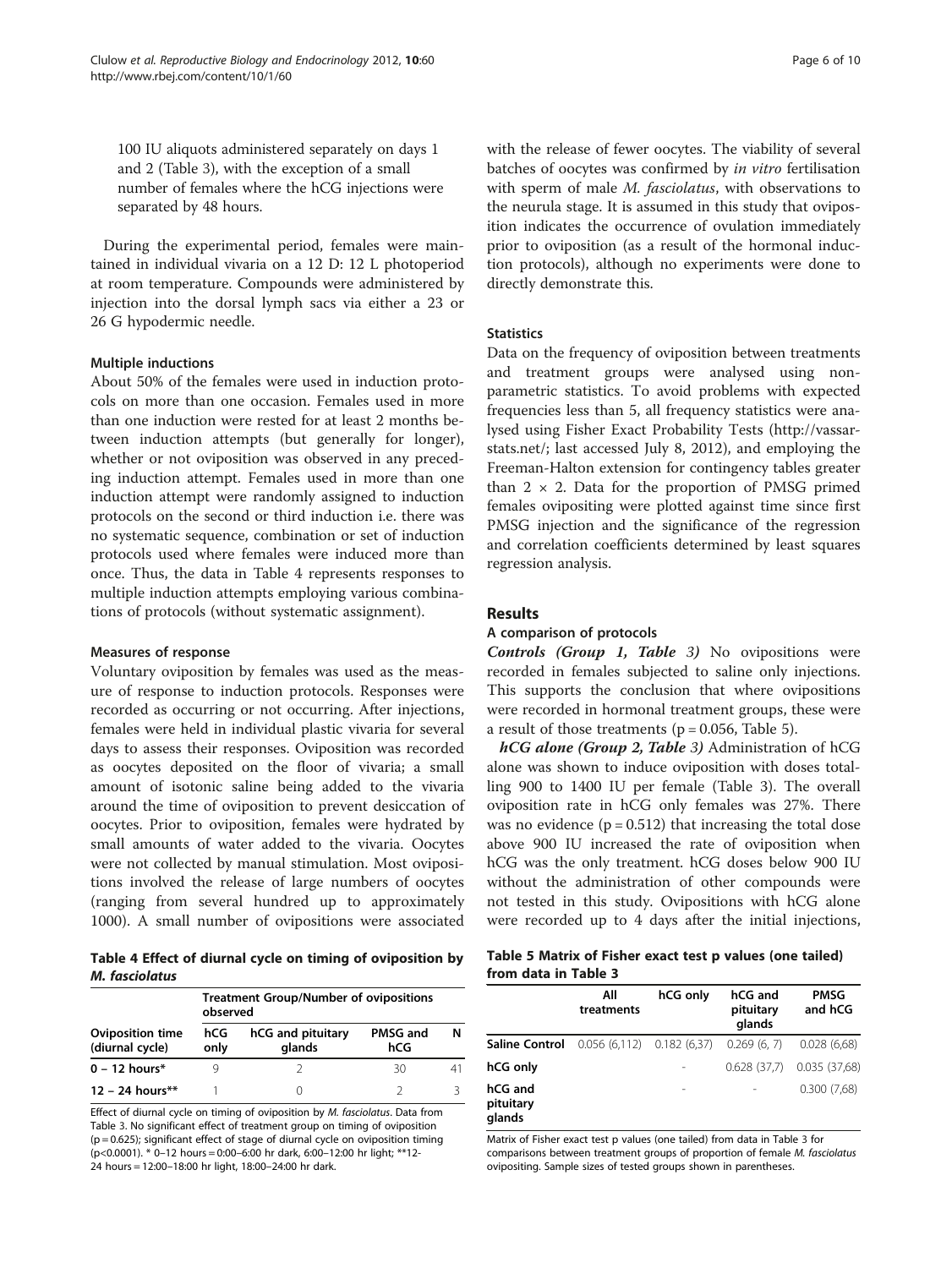although most occurred by the end of the night of the second day.

hCG and pituitary glands (Group 3, Table [3](#page-4-0)) The overall oviposition rate in females treated with hCG and pituitary gland extracts was 29% (Table [3](#page-4-0)), which was not significantly different from the proportion of females ovipositing following  $hCG$  only treatments ( $p = 0.628$ , Table [5\)](#page-5-0). No females were administered pituitary gland extracts without hCG in this study. All ovipositions occurred by the end of the night of the second day after the first injections.

hCG following PMSG priming (Group 4, Table [3](#page-4-0)) Some ovipositions with PMSG priming occurred earlier than any ovipositions with hCG alone. Taken together, the rate of oviposition in females subjected to PMSG priming prior to hCG injections (47%, Table [3](#page-4-0)) was significantly higher than in females subjected to hCG only (27%, Table [3](#page-4-0);  $p = 0.035$ , Table [5](#page-5-0)). Ovipositions were recorded up to 6 days after the initial hCG injection, but most occurred from the morning of the third day through to the morning of the fourth day after the first hCG injection.

There was a significant increase  $(p<0.001)$  in the rate of oviposition as a function of the time between the first PMSG injection and the first hCG injection, based on the regression of the percentage oviposition rate against the interval between first PMSG and first hCG (Figure 1) i.e. the oviposition rate was higher when PMSG priming began 5 to 6 days before first hCG than when it began closer to the first day of hCG administration.

### Repeated (multiple) inductions

Data from Table 6 shows the response of females to induction attempts performed on more than one occasion. 5/20 (25%) females in which inductions were attempted twice, ovulated twice. This indicates the capacity of females to go through multiple ovarian cycles and



#### Table 6 Proportions of female M. fasciolatus ovipositing after repeated induction attempts

| Number of times induction attempted         |     |                                                       |     |
|---------------------------------------------|-----|-------------------------------------------------------|-----|
| Number of females                           | 29. | -20                                                   |     |
| Number of females ovipositing at least once | 16  | -13                                                   | h   |
| % females ovipositing at least once         |     | 55% <sup>a</sup> 65% <sup>a,b</sup> 100% <sup>b</sup> |     |
| Number of females ovipositing twice         |     | 5 (25%)                                               | - 0 |
|                                             |     |                                                       |     |

Capacity of female M. fasciolatus held under captive conditions to oviposit after induction attempts on more than one occasion. The data are pooled from all induction attempts across all protocols. Repeated attempts at induction of oviposition were separated by resting periods of at least 2 months. Percentages with different superscripts on the same row are significantly (p<0.05) different.

repeated ovulation and oviposition events in captivity. The total proportion of females subjected to induction protocols that oviposited at least once, increased with multiple induction attempts to 100% by the third attempt (Table 6); this trend of increasing proportion of females ovipositing at least once with repeated induction attempts indicates most, if not all, females held were in reproductive condition at some point, if not continuously over the duration of the study.

#### Timing of oviposition

Oviposition occurred most frequently in the period including the second half of the dark period (0:00– 6:00 hrs, Table [3](#page-4-0)) and the first half of the light period (6:00–12:00 hours, Table [3\)](#page-4-0) of the daily photoperiod cycle, suggesting a behavioural orientation towards nocturnal oviposition (p<0.0001; Table [4\)](#page-5-0) that may continue early into the light period.

# **Discussion**

This study adds M. fasciolatus to the small group of amphibian species (including Xenopus laevis, Silurana tropicalis, and some bufonids) that will ovulate and oviposit in response to protocols based only on mammalian gonadotropins. The range of hCG doses associated with successful oviposition in M. fasciolatus are similar to the range of doses reported in various Xenopus/Silurana protocols (this study up to 1400 IU, but optimised to 200 IU with PMSG priming; compared to Xenopus/ Silurana 90 to 1000 IU without FSH/PMSG priming, 250 to 500 IU with priming; Table [1\)](#page-1-0). The absolute dose for M. fasciolatus (not adjusted for body weight differences) is similar or less than that required to induce B. americanus and B. fowleri (Table [2\)](#page-3-0). It is assumed that oviposition in this study also indicates ovulation occurring as a result of the induction process (as would be the case with most studies investigating the induction of oviposition in amphibians), although this was not tested directly; there are no published data on anurans known to the authors where ovulation and oviposition have been shown not to be linked, sequential events.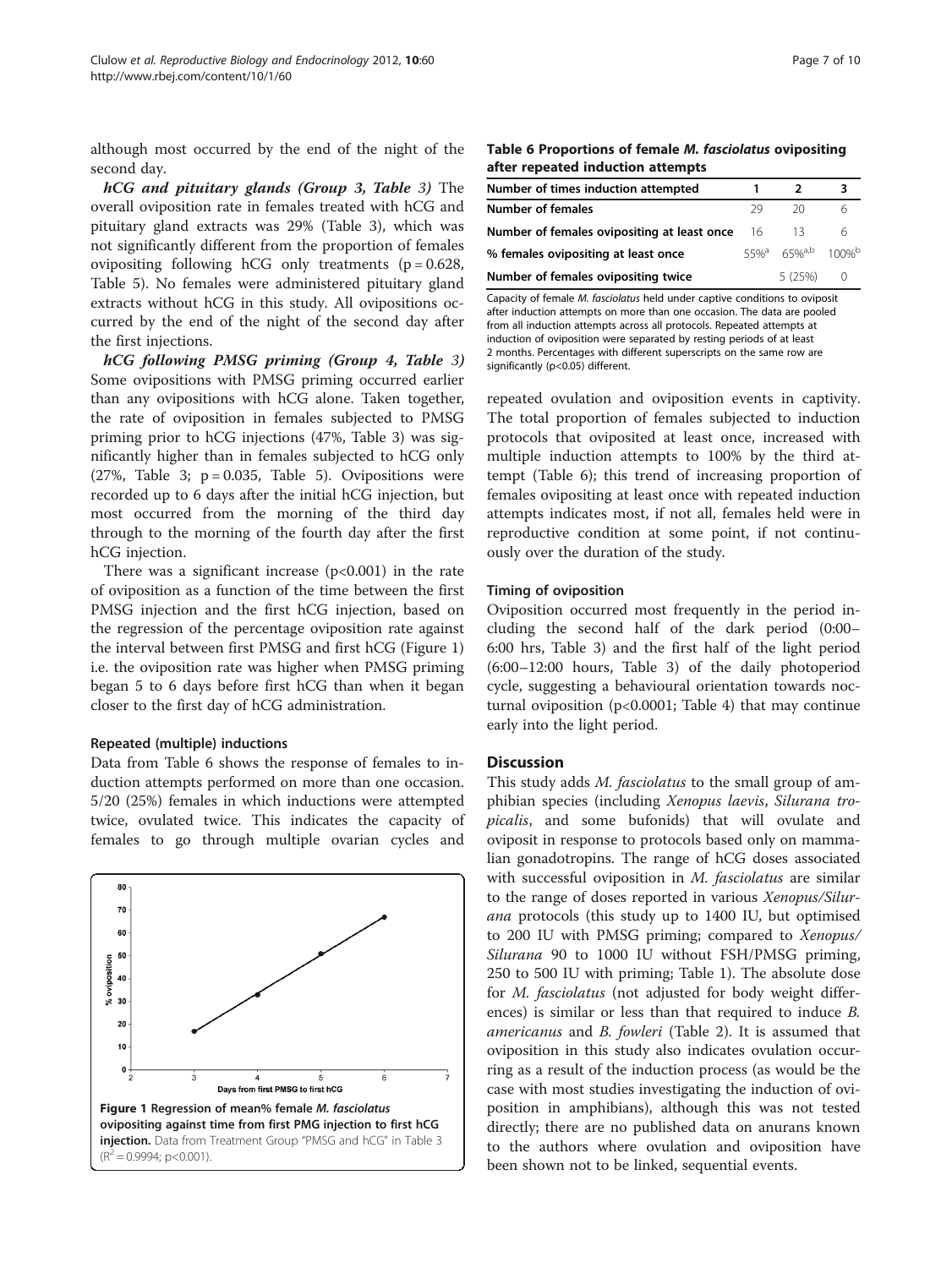In M. fasciolatus there is a distinct benefit of priming with a gonadotropin with FSH activity. It was demonstrated in this study that the rate of ovulation can be increased from around 30% to more than 50% by priming females with PMSG. Interestingly, the benefits of priming were increased by extending the interval between the first PMSG priming dose and the first hCG dose. Based on the data from this study, the optimal protocol for inducing oviposition in M. fasciolatus involves injection of two priming doses of PMSG (50 IU and 25 IU) administered 6 and 4 days, respectively, prior to the injection of two ovulatory doses of 100 IU hCG, administered 24 hours apart.

Published induction protocols utilising hCG (Tables [1,](#page-1-0)[2](#page-3-0)) identify Xenopus and Silurana species from the family Pipidae as those that respond most strongly to hCG, administered alone or in combination with a mammalian gonadotropin with FSH priming activity, or with other components of the hypothalamo-pituitary-gonadal pathway (Table [1](#page-1-0)). The data in Table [1](#page-1-0) indicates a wide range of hCG concentrations (from 90 IU to 1000 IU in X. laevis as single hCG doses, a range of an order of magnitude) have been used to induce Xenopus laevis and Silurana tropicalis. An apparent higher sensitivity to hCG by S. tropicalis may reflect its smaller body size [[48](#page-9-0)]. Various protocols in Table [1](#page-1-0) have also reported benefits of priming the ovaries with either lower, anovulatory doses of hCG, or with PMSG to prime for maturation. Nevertheless, there do not appear to be reports of data on the generation of dose response curves for induction (hence the wide variation in protocols), even in Xenopus, which might indicate optimal doses that achieve maximum egg generation with the minimum hCG dose, nor which indicate the quantitative impacts of priming with hCG or PMSG. Most published Xenopus/Silurana protocols do not incorporate FSH priming (although a number of protocols have an hCG "priming" dose - see Table [1](#page-1-0)).

Although some Xenopus/Silurana protocols report priming doses of PMSG (Table [1\)](#page-1-0), the authors of this study are unaware of a direct comparison in any study of protocols with and without priming that would prove a benefit of priming with FSH. This study thus provides the only published data that demonstrates in any amphibian species an increase in ovulation rate as a result of such priming, and that the maturational effect of priming increases with time since administration. FSH is common in mammalian protocols, recognising the role that FSH plays in recruiting follicles and priming the maturing follicle for ovulation by cumulus expansion during the LH induced resumption of meiosis and germinal vesicle breakdown [[49](#page-9-0),[50](#page-9-0)]. LH but not FSH [[51](#page-9-0)] causes a rise in progesterone in Xenopus follicles, indicating a separate, non-progesterone effect of FSH on follicle maturation.

Many anuran taxa, including various species of ranids, hylids and some bufonids (listed in Table [1](#page-1-0)) do not respond well (do not ovulate or ovulate at a very low rate) to induction with mammalian homologues of the amphibian gonadotropic hormones (a fact recognised many years ago: see [\[2,6](#page-8-0)]). The data in Table [2](#page-3-0) shows that, in particular, ranids as a group are the least responsive to mammalian homologues of any higher amphibian taxon that has been studied in detail (resulting in the continued use of pituitary extracts for induction in this group, see below); bufonids are highly variable in their responses – many species have not been recorded as responding to mammalian homologues, others respond in conjunction with other effectors of the hypothalamic-pituitary-gonadal axis such as LHRH and progesterone, while at least two species (B. americanus and B. fowleri) respond reasonably well to hCG only inductions. Some less studied groups such as the Australasian hylids and the eleutherodactylids may or may not be poor responders, with results obtained on a small sample of species. In contrast, a number of urodeles appear to respond well to hCG.

Nevertheless, effective hCG doses for Xenopus and Mixophyes fasciolatus (allowing for differences in body weight) are high compared to doses reported to be effective in inducing ovulation in mammals (mouse 5 IU [[52,53\]](#page-9-0), dog 500 IU [\[54](#page-9-0)], rhesus monkey 4000 IU [\[55](#page-9-0)], cheetah 100–250 IU [\[56\]](#page-9-0), cows 1500 to 2500 IU [\[57,58](#page-9-0)], mares 2,000 – 3,300 IU [[59,60\]](#page-9-0); for example, the optimised dose of hCG used to induce oviposition in M. fasciolatus in this study (200 IU with PMSG priming) would have been sufficient to induce ovulation in 2 cheetahs [\[56](#page-9-0)]. This large differential in effective dose between mammals and responsive amphibians is also noted by Kouba and Vance [[37\]](#page-9-0) who observed that the ovulatory dose of hCG for Xenopus is 2000 times for that for the tiger. hCG is a convenient source of mammalian LH activity, but other mammalian sources are not necessarily more potent [\[8\]](#page-8-0).

Given the challenges of inducing ovulation with mammalian homologues, pituitary extracts have continued to be used in many species to induce ovulation including bufonids [[61](#page-9-0)], ranids [[3](#page-8-0),[62](#page-9-0),[63](#page-9-0)] and at least one other myobatrachid [[4\]](#page-8-0). No data were generated in this study on the capacity of amphibian pituitary gland extracts alone to induce ovulation and oviposition in M. fasciolatus, and there was no evidence (although the approach was not exhaustively investigated) of pituitary extracts potentiating the effects of the mammalian gonadotropins. The source of amphibian pituitary extracts in this study was Rhinella marina, which is not closely related to the Mixophyes [\[64](#page-9-0)]. The effect of homologous pituitary extracts remains untested in this species.

The results of this study do not preclude further work on this or other myobatrachid species to improve the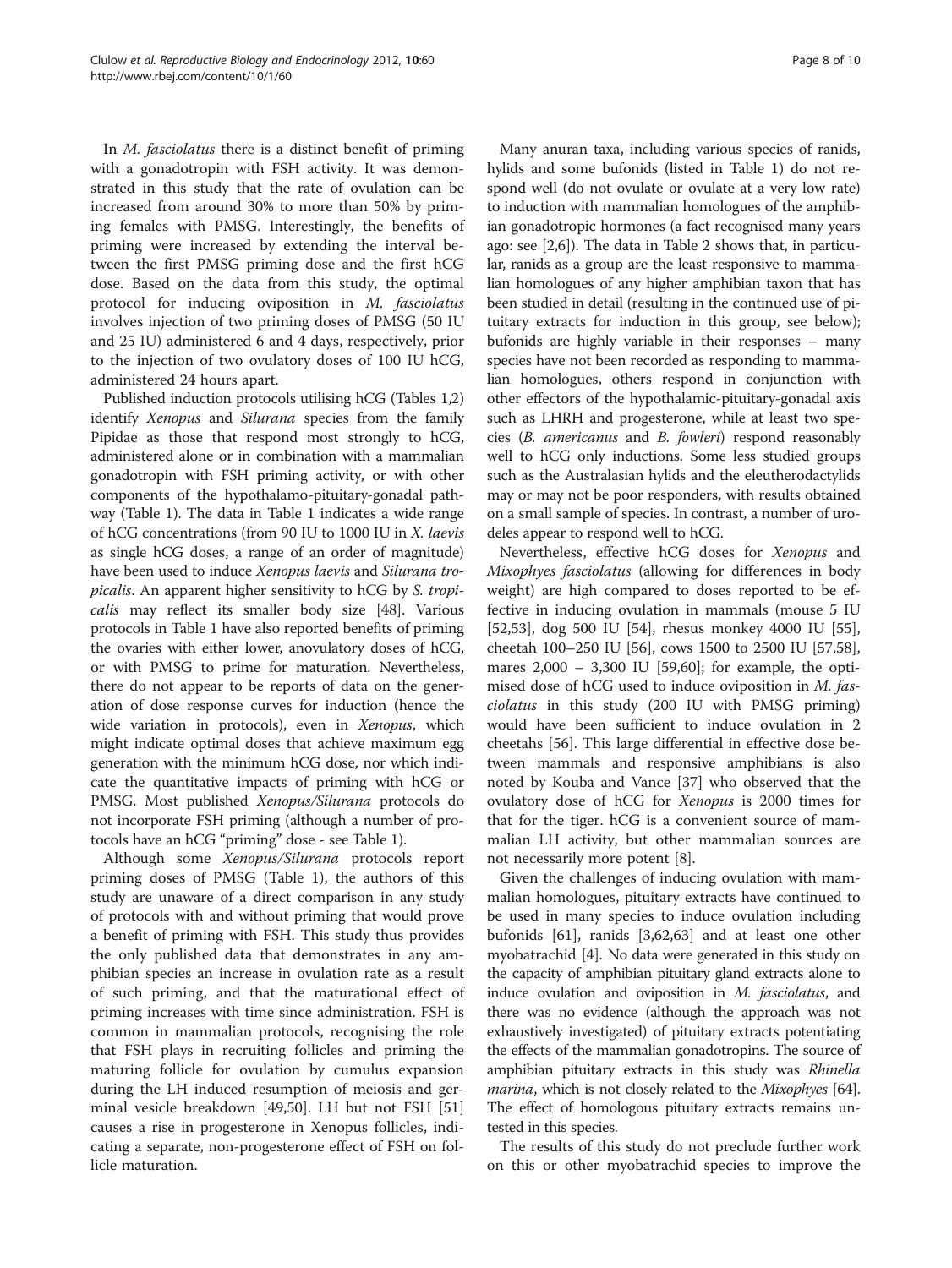<span id="page-8-0"></span>rate and control of ovulation in assisted reproduction approaches. The use of gonadotropin releasing hormone analogues to induce ovulation has been reported in other myobatrachid species, Pseudophryne guentheri [[65](#page-9-0)] and P. corroboree [\[66](#page-9-0)]. Investigations focussing on combining gonadotropin releasing hormones and dopamine antagonists [[39\]](#page-9-0) might also improve success rates and the control of timing of ovulation and oviposition in M. fasciolatus and other Mixophyes species, as might various combinations of hCG or other gonadotropins with progesterone [[35](#page-9-0),[37](#page-9-0)].

Mixophyes frogs are one of the most threatened Australian myobatrachid genera (with only *Taudactylus* containing a higher proportion of threatened species). There is one instance of captive breeding reported in a Mixophyes species (M. fasciolatus at Melbourne Zoo; [\[67\]](#page-9-0)). In the future, captive breeding approaches in this and other Mixophyes species may be augmented by assisted reproduction using techniques including induced ovulation for in vitro fertilisation that allow specific individuals to be paired for optimal genetic management, and improve efficiency and reduce costs in resource limited captive programs, and play a role in breeding programs selecting for disease resistance, such as against chytridiomycosis.

# Conclusions

This study found that *M. fasciolatus* is amongst the few amphibian species (including Xenopus (Silurana) and some bufonids) that respond well to the induction of ovulation utilising mammalian gonadotropins (hCG). The optimal protocol for M. fasciolatus involved two priming doses of PMSG (50 IU and 25 IU) administered at 6 and 4 days respectively, prior to two doses of hCG (100 IU), 24 hours apart. This study is also the first to demonstrate in an amphibian species that responds to mammalian gonadotropins that an increase in the ovulation rate occurs after priming with a gonadotropin (PMSG) with FSH activity.

#### Abbreviations

hCG: Human chorionic gonadotropin; PMSG: Pregnant mare serum gonadotropin; LH: Luteinizing hormone; FSH: Follicle-stimulating hormone; GnRH: Gonadotropic releasing hormones; ART: Assisted reproductive techniques; PIT: Passive integrated transponder; SAR: Simplified amphibian ringer.

#### Competing interests

The authors declare that they have no competing interests.

#### Authors' contributions

JC and SC contributed to the design of the study, participated in carrying out the trials, conducted the analysis of the data and interpretation of the findings, and prepared the manuscript. JG, AF and MM contributed to the design of the study, participated in carrying out the trials, and made comment on the manuscript. MA acquired funding for the study, contributed to the design of the study, made comment on the manuscript and helped with aspects of the laboratory work. All authors read and approved the final manuscript.

#### Acknowledgements

Funding for this project was provided by anonymous donors in the interests of advancing innovative conservation strategies. Carmen McCartney made valuable comments on this manuscript.

#### Author details

<sup>1</sup>School of Environmental and Life Sciences, University of Newcastle, Callaghan Drive, Callaghan, NSW 2308, Australia. <sup>2</sup>Inner Mongolia Saikexing Reproductive Biotechnology Co., Ltd. 6 F, Mengniu Dairy R&D Center, Shengle Economic Zone of Helingeer County, Hohhot 011517Inner Mongolia, People's Republic of China. <sup>3</sup> Centre for Animal Biotechnology, Faculty of Veterinary Science, The University of Melbourne, Parkville 3010, VIC, Australia. <sup>4</sup>School of Biological, Earth and Environmental Sciences University of New South Wales, Sydney 2052, Australia.

#### Received: 4 April 2012 Accepted: 3 August 2012 Published: 21 August 2012

#### References

- 1. Browne RK, Clulow J, Mahony M, Clark A: Successful Recovery of Motility and Fertility of Cryopreserved Cane Toad (Bufo marinus) Sperm. Cryobiology 1998, 37:339–345.
- 2. Creaser CW, Gorbman A: Species Specificity of the Gonadotropic Factors in Vertebrates. Q Rev Biol 1939, 14:311–331.
- Di Berardino MA: Frogs. In Methods in Developmental Biology. Edited by Wilt FH, Wessells NK. New York: Thomas Y Crowell; 1967:55–74.
- 4. Edwards DL, Mahony MJ, Clulow J: Effect of sperm concentration, medium osmolality, and oocyte storage on artificial fertilisation success in a myobatrachid frog (Limnodynastes tasmaniensis). Reprod Fertil Dev 2004, 16:347–354.
- 5. Lofts B: In Reproduction, Physiology of the Amphibia, Volume 2. Edited by Lofts B. New York: Academic; 1974:107–218.
- 6. Rugh R: Induced Breeding, Experimental Embryology Techniques and Procedures, Volume 1. Minneapolis, Minnesota: Burgess Publishing Company; 1962:91–103.
- 7. Komoike Y, Ishii S: Cloning of cDNAs encoding the three pituitary glycoprotein hormone <sup>[2</sup> subunit precursor molecules in the Japanese toad, Bufo japonicus. Gen Comp Endocrinol 2003, 132:333-347
- 8. Licht P, Papkoff H: Species specificity in the response of an in vitro amphibian (Xenopus laevis) ovulation assay to mammalian luteinizing hormones. Gen Comp Endocrinol 1976, 29:552-555.
- 9. Kouba AJ, Vance CK, Willis EL: Artificial fertilization for amphibian conservation: current knowledge and future considerations. Theriogenology 2009, 71:214–227.
- 10. Gurdon J, Hopwood N: The introduction of Xenopus laevis into developmental biology: of empire, pregnancy testing and ribosomal genes. Int J Dev Biol 2000, 44:43–50.
- 11. Barr WA, Hobson BM, Di Vita G: Method for estimating the Number of Eggs laid by Xenopus laevis in Response to the Injection of Gonadotrophin. Nature 1967, 214:827–828.
- 12. Wolf DP, Hedrick JL: A molecular approach to fertilization: II. Viability and artificial fertilization of Xenopus laevis gametes. Dev Biol 1971, 25:348–359.
- 13. Elsdale TR, Gurdon JB, Fischberg M: A Description of the Technique for Nuclear Transplantation in Xenopus laevis. J Embryol Exp Morphol 1960, 8:437–444.
- 14. Katagiri C, Yoshizaki N, Kotani M, Kubo H: Analyses of Oviductal Pars Recta-Induced Fertilizability of Coelomic Eggs in Xenopus laevis. Dev Biol 1999, 210:269–276.
- 15. Freeman S: A study of the jelly envelopes surrounding the egg of the amphibian, Xenopus laevis. Biol Bull 1968, 135:501–513.
- 16. Hollinger TG, Corton GL: Artificial fertilization of gametes from the South African clawed frog, Xenopus laevis. Gamete Res 1980, 3:45–57.
- 17. Olson JH, Chandler DE: Xenopus laevis Egg Jelly Contains Small Proteins That Are Essential to Fertilization. Dev Biol 1999, 210:401–410.
- 18. Bonnell BS, Reinhart D, Chandler DE: Xenopus laevis Egg Jelly Coats Consist of Small Diffusible Proteins Bound to a Complex System of Structurally Stable Networks Composed of High-Molecular-Weight Glycoconjugates. Dev Biol 1996, 174:32–42.
- 19. Al-Anzi B, Chandler DE: A sperm chemoattractant is released from xenopus egg jelly during spawning. Dev Biol 1998, 198:366–375.